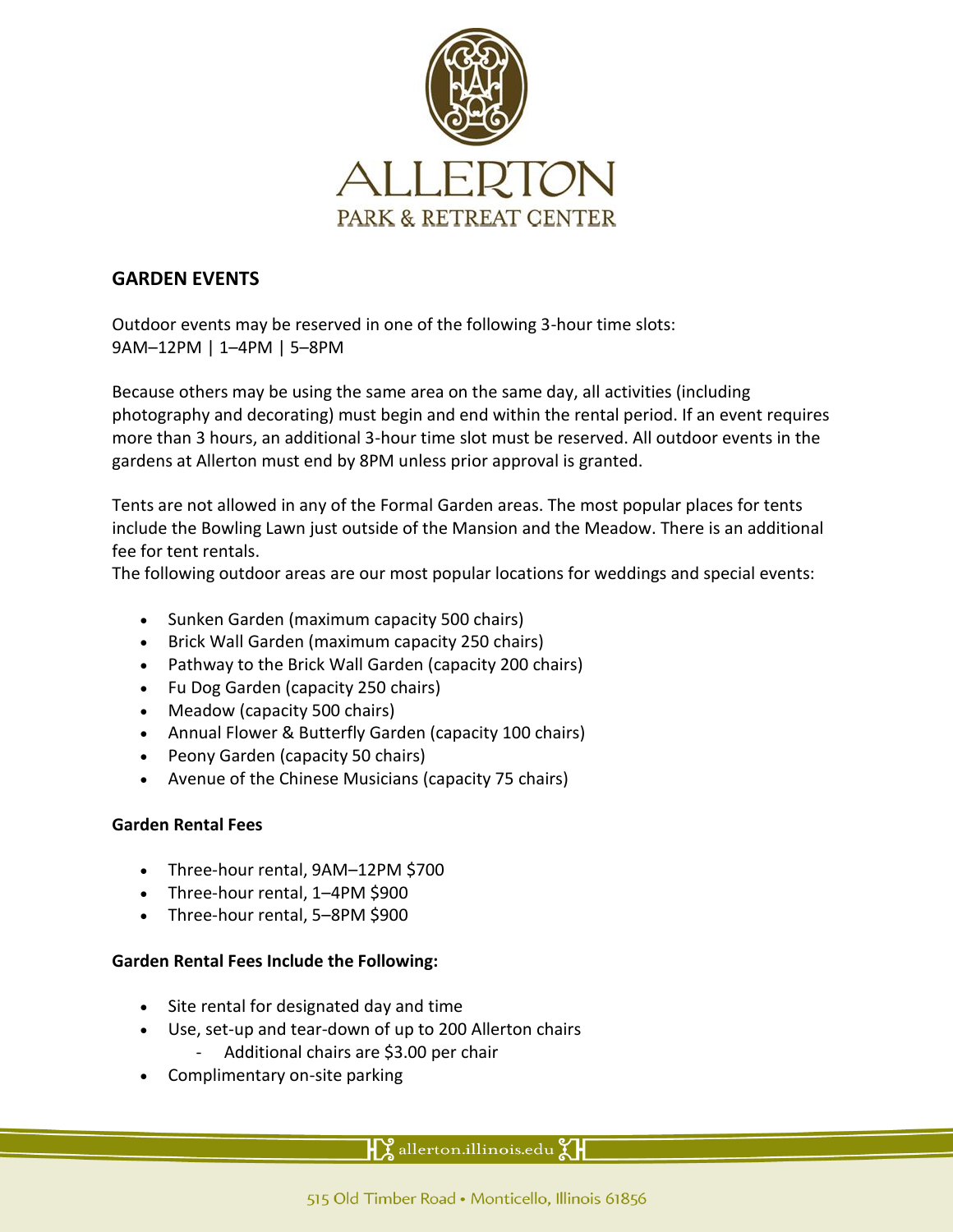

# **MANSION EVENTS**

The historic Allerton Mansion offers many beautiful indoor and outdoor spaces for your ceremony and reception. Mansion rental includes the first floor of the Mansion as well as the outdoor spaces directly adjacent to the building, so you have the freedom to choose where you want your event to be held. Accommodations are available for up to 150 people for a reception in the Grand Gallery or up to 250 people on the Bowling Lawn adjacent to the Mansion. Indoor wedding meals can be accommodated in the Mansion or if you prefer, outdoors under a formal tent on the Bowling Lawn. Our sales associate will be glad to speak with you about maximum capacities for both of these options.

**Saturday Mansion Rental Fees – Catering costs additional** (Food and beverage minimum of \$8,000 applies during the months of April – December.)

- January March: \$4,000
- $\bullet$  April December: \$6,000
- Holiday weekends including New Years, Memorial Day, Independence Day, Labor Day, Thanksgiving, and Christmas: \$7,000

### **Mansion Rental Fees include:**

- Exclusive use of the Allerton Mansion for the designated day and time
- Discounted garden rental fee of \$600 for ceremony
- Assistance from Allerton staff during the planning of your event
- On-site assistance the day of your event
- Complimentary on-site parking
- Tables and chairs for dining
- Floor length linens
- Table settings
- All set-up and clean-up of Allerton equipment
- Tables for guest book, gift table, and musicians
- Votive candles on guest tables
- One complimentary overnight stay in the Bridal Suite for the bride and groom when a block of 10 guests rooms are booked
- One hour complimentary use of Allerton's seven person golf cart with driver

 $\mathcal{X}$  allerton.illinois.edu $\mathcal{Y}$ l